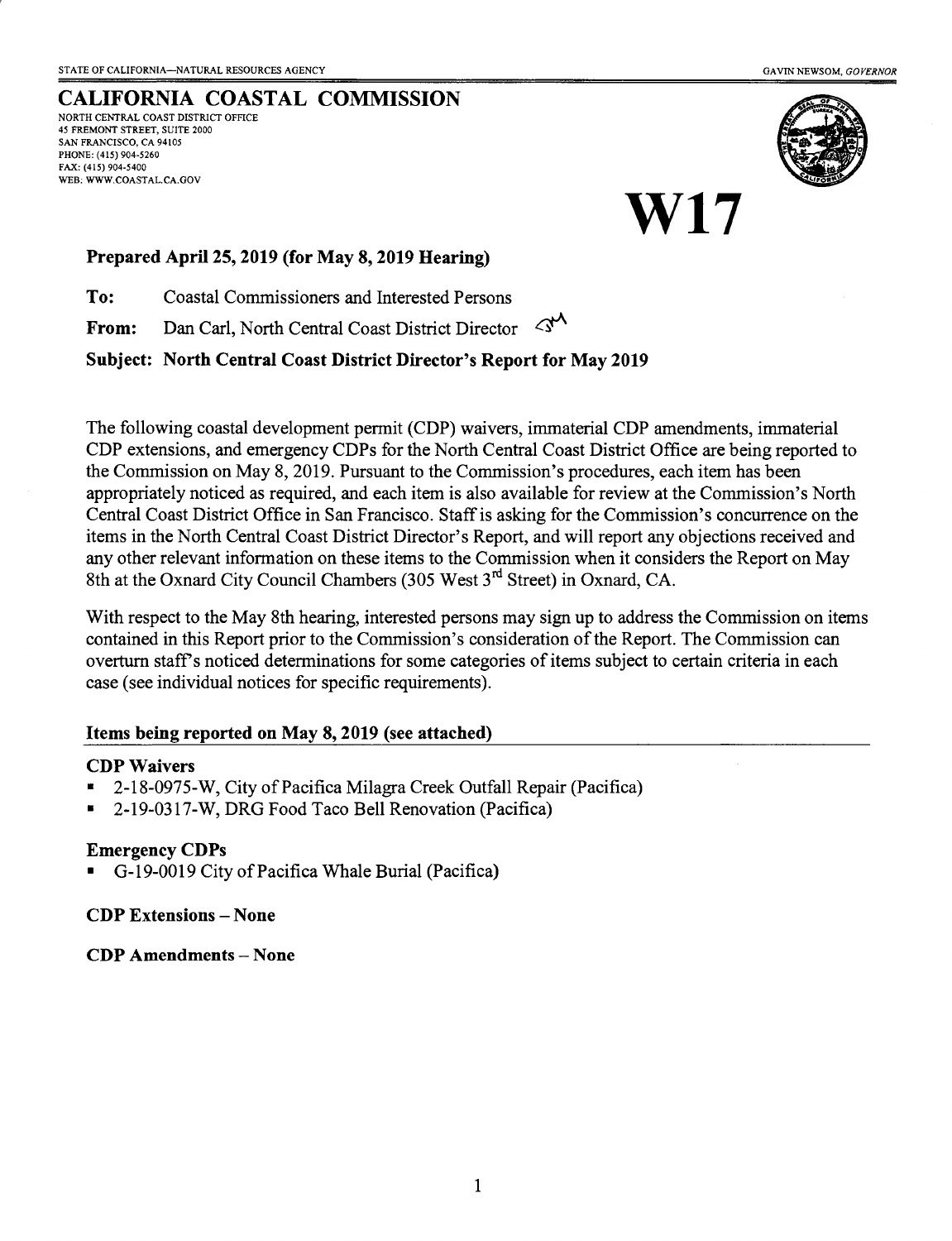#### CALIFORNIA COASTAL COMMISSION NORTH CENTRAL COAST DISTRJCT OFFICE 45 FREMONT STREET, SUITE 2OOO SAN FRANCISCO, CA 94105 PHONE: (415) 904-5260 FAX: (415) 904-5400 WEB: WWW.COASTAL.CA.GOV



# NOTICE OF PROPOSED PERMIT WATVER

|  | Date: | April 25, 2019 |
|--|-------|----------------|
|--|-------|----------------|

To: All Interested Parties

- From: Jeannine Manna, North Central Coast District Manager  $\mathcal{F}^{\mathcal{A}}$ Stephanie Rexing, North Central Coast District Supervisor
- Subject: Coastal Development Permit (CDP) Waiver 2-18-0975 -W Applicant: City of Pacifica

#### Proposed Development

Repair and reinforcement of the Milagra Creek Outfall including removal of riprap, concrete debris, a concrete apron, and a l5-foot section of degraded pipe at the outfall's terminus on and adjacent to the beach; installation of 4 micropiles within each of the 6 most seaward culvert sections; and placement of six 8-10 ton rocks as dissipaters at the new terminus within the existing outfall's footprint, located at 700 Palmetto Avenue in Pacifica, San Mateo County.

#### Executive Director's Waiver Determination

Pursuant to Title 14, Section 13238 of the Califomia Code of Regulations, and based on project plans and information submitted by the Applicant regarding the proposed development, the Executive Director of the Califomia Coastal Commission hereby waives the requirernent for a CDP for the following reasons:

The proposed project will repair and reinforce a degraded and outdated outfall design that has ceased to function efficiently, with a new adaptive design that allows for sections of the outfall to be removed as they are exposed or washed out. The project will be constructed over a 6 week period, during the dry season, incorporating best management practices and erosion contol measures to assure impacts to the beach are avoided. In addition, the project will assure clean-up of derelict sections of the outfall and outfall infrastructure that has eroded away and fallen to the beach, as well as clean-up of any sections that are impacted in the future. Finally, a temporary construction ingress and egress down the bluff will be re-surfaced with compacted aggregate base, formalized, and maintained to assure public access in the area is provided for. In sum, the proposed project will assure a functioning outfall that can be adapted to erosion threats over time, while public access in the area is protected, assuring no adverse impacts to coastal resources consistent with the Coastal Act.

#### Coastal Commission Review Procedure

This waiver is not valid until the waiver has been reported to the Coastal Commission. This waiver is proposed to be reported to the Commission on Wednesday, May 8, 2019, in Oxnard. If four Commissioners object to this waiver at that time, then the application shall be processed as a regular CDP application.

#### If you have any questions about the proposal or wish to register an objection, please contact Stephanie Rexing in the North Central Coast District office.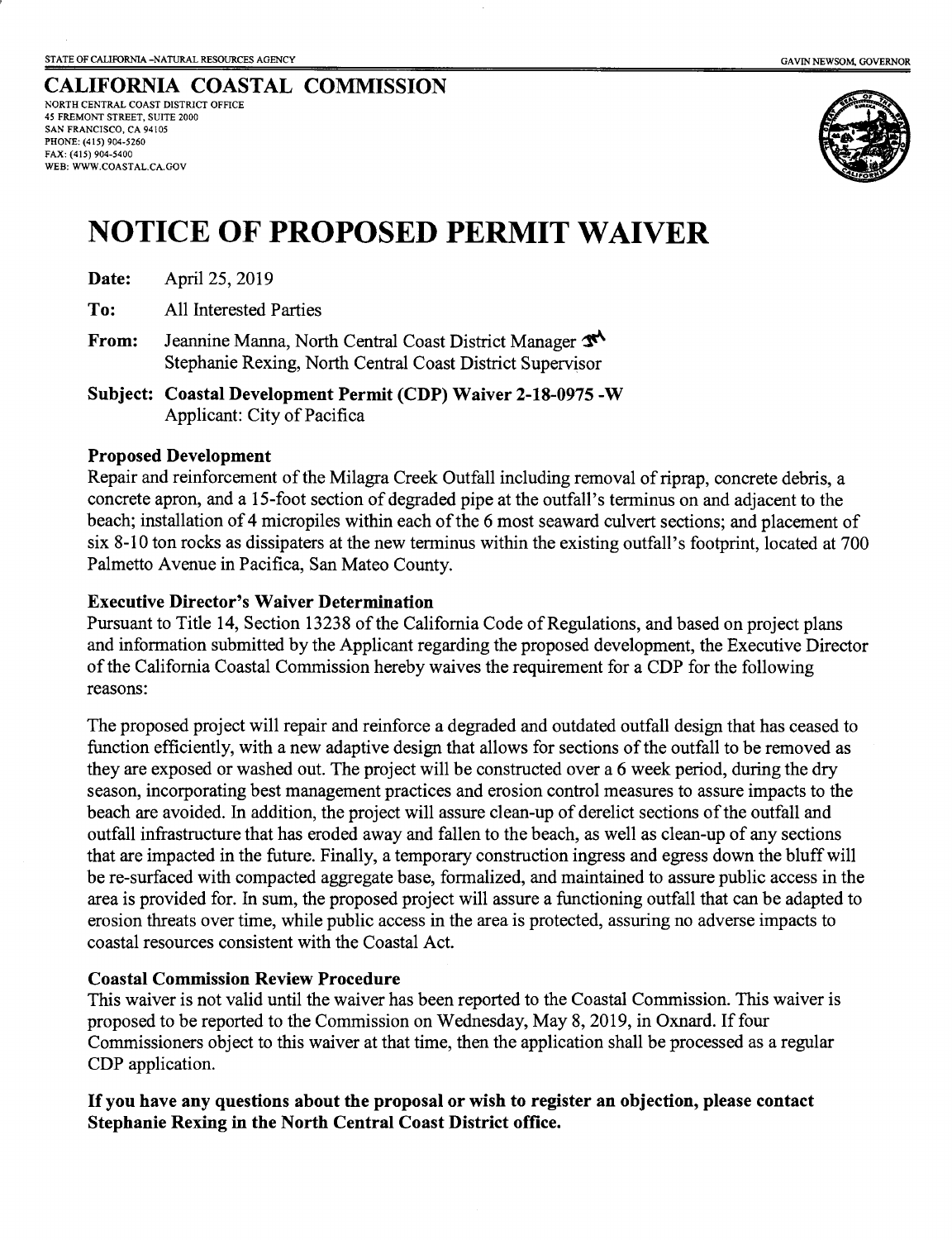CALIFORNIA COASTAL COMMISSION NORTH CENTRAL COAST DISTRICT OFFICE 45 FREMONT STREET, SUITE 2OOO SAN FRANCISCO, CA 94105 PHONE: (415) 904-5260 FAX: (415) 904-5400 WEB: WWW.COASTAL.CA.GOV



# NOTICE OF PROPOSED PERMIT WATVER

| April 25, 2019<br>Date: |
|-------------------------|
|-------------------------|

To: All Interested Parties

- From: Jeannine Manna, North Central Coast District Manager  $\mathcal{S}^{\mathcal{N}}$ Stephanie Rexing, North Central Coast District Supervisor
- Subject: Coastal Development Permit (CDP) Waiver 2-19-0317 -W Applicant: Erich Moxley (DRG Food)

#### Proposed Development

Renovation of an existing restaurant and patio including construction of new seating, lighting, windows, limited kitchen equipment, a fire pit, and striping of an additional accessible parking stall; as well as completion of a vegetation restoration project, at the Taco Bell at Pacifica State Beach, 5200 Pacific Coast Highway in Pacifica, San Mateo County.

#### Executive Director's Waiver Determination

Pursuant to Title 14, Section 13238 of the California Code of Regulations, and based on project plans and information submitted by the Applicant regarding the proposed development, the Executive Director of the California Coastal Commission hereby waives the requirement for a CDP for the following reasons:

Most of the proposed project activities will occur within the interior of the restaurant, with external project elements occurring on an already-existing patio and paved parking area. The project proposes no new additional structural elements and consists mostly of updating existing facilities. The vegetation restoration elements of the project will remove existing non-natives from the areas surrounding the parking lot and will replant a specially selected variety of local native, drought-tolerant plants appropriate for the area. All project activities will be conducted outside of sandy areas and include appropriate best management practices to project coastal water quality. In addition, the vegetation restoration includes 3 years of monitoring to assure successful establishment of native plants that will benefit the nearby dune complex. In sum, the proposed project will install minor interior and exterior improvements and will assure vegetation restoration that will be beneficial to the surrounding natural environment, assuring no adverse impacts to coastal resources consistent with the Coastal Act.

#### Coastal Commission Review Procedure

This waiver is not valid until the waiver has been reported to the Coastal Commission. This waiver is proposed to be reported to the Commission on Wednesday, May 8, 2019, in Oxnard. If four Commissioners object to this waiver at that time, then the application shall be processed as a regular CDP application.

#### If you have any questions about the proposal or wish to register an objection, please contact Stephanie Rexing in the North Central Coast District office.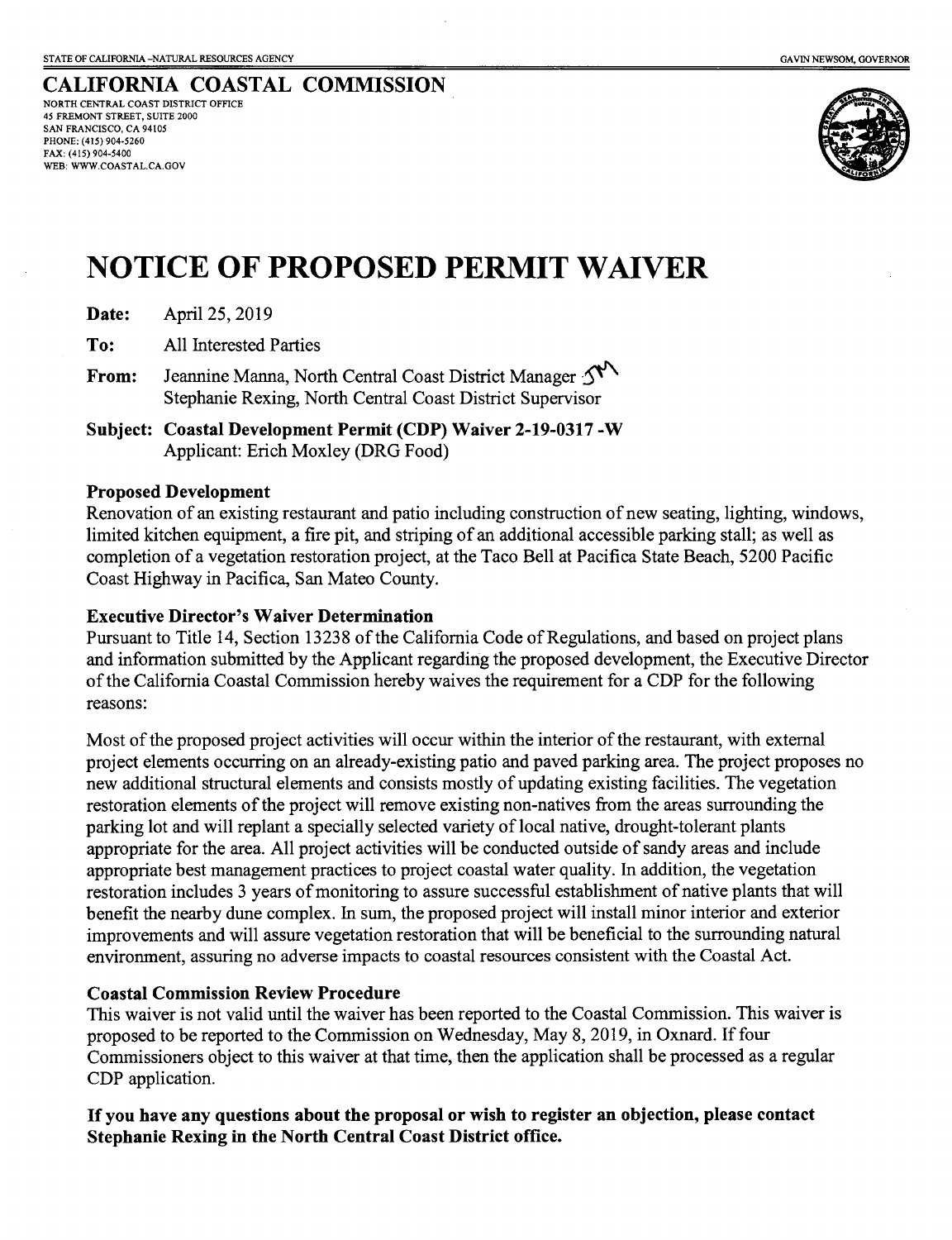#### **CALIFORNIA COASTAL COMMISSION** NORTH CENTRAL COAST DISTRICT OFFICE 45 FREMONT STREET, SUITE 2000 SAN FRANCISCO, CA 94105 PHONE: (415) 904-5260 FAX: (415) 904-5400 WEB: WWW.COASTAL.CA.GOV



## **EMERGENCY COASTAL DEVELOPMENT PERMIT**

Issue Date: April 25, 2019 Emergency Permit No. G-2-19-0019

**APPLICANT:** City of Pacifica

**EMERGENCY LOCATION**: On the beach adjacent to 1090 Palmetto Ave. in Pacifica, San Mateo County.

**EMERGENCY WORK**: Burial of a whale carcass using an excavator to dig a 25-foot deep, 15-foot wide and 50-foot long hole above the mean high tide line. The whale will be dragged from the tide line into the hole and covered with sand, which would then be graded to pre-excavation conditions. The work is anticipated to take one day.

This letter constitutes approval of the emergency work you or your representative has requested to be done at the location listed above. I understand from your information that an unexpected occurrence in the form of a whale carcass washing up on the beach is now causing public health and safety concerns that require immediate action to prevent or mitigate loss or damage to life, health, property or essential public services pursuant to 14 Cal. Admin. Code Section 13009. The Executive Director of the California Coastal Commission hereby finds that:

- (a) An emergency exists that requires action more quickly than permitted by the procedures for administrative or ordinary coastal development permits (CDPs), and that the development can and will be completed within 30 days unless otherwise specified by the terms of this Emergency Permit; and
- (b) Public comment on the proposed emergency development has been reviewed if time allows.

The emergency work is hereby approved, subject to the conditions listed on the attached pages.

Jeannine Manna, North Central Coast District Manager for John Ainsworth, Executive Director

Enclosures: ECDP Acceptance Form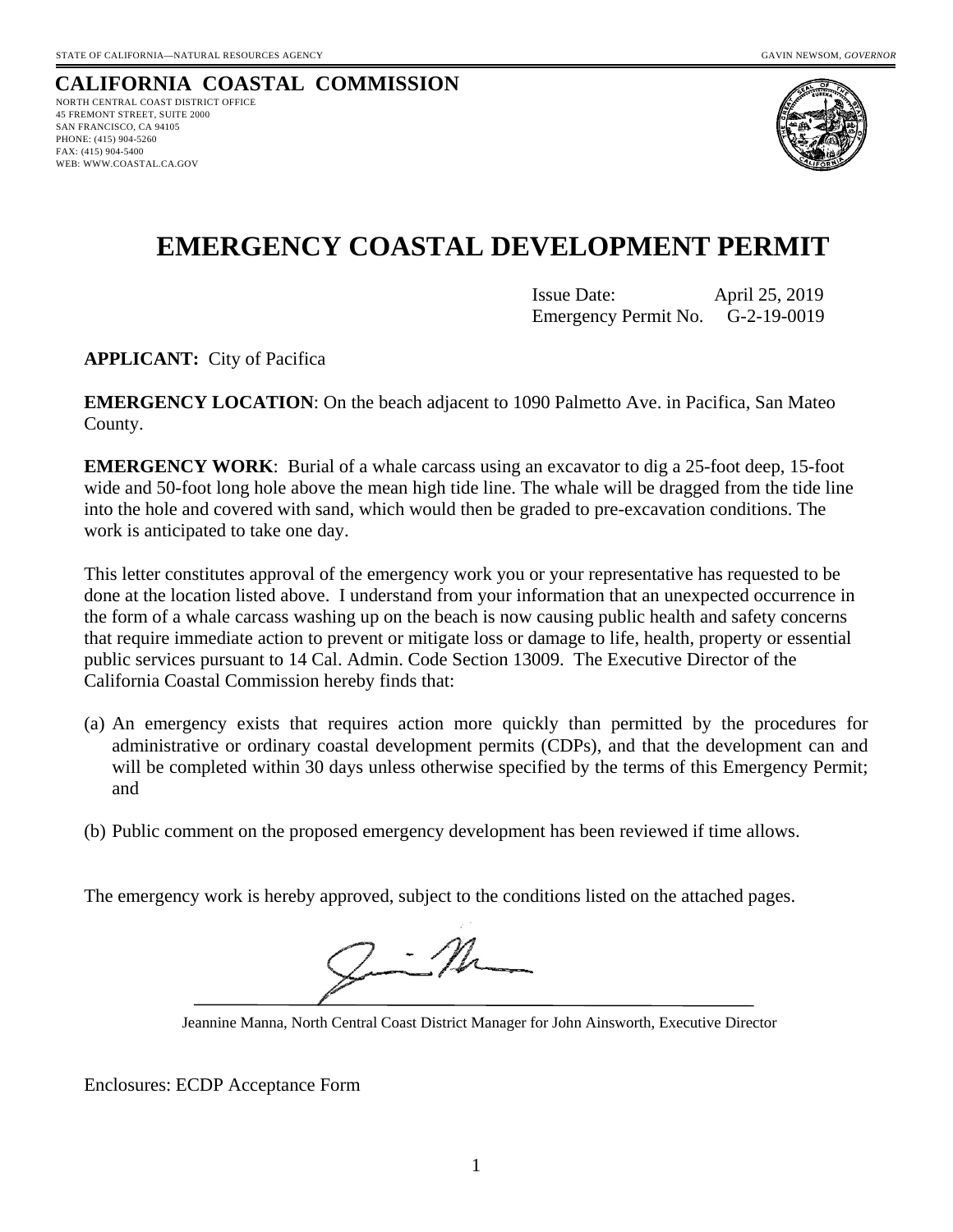### **CONDITIONS OF APPROVAL:**

- 1. The enclosed ECDP acceptance form must be signed by the ECDP Permittee (i.e. City of Pacifica) and returned to the Coastal Commission's North Central Cost District Office within 15 days of the issue date of this permit (by May 10, 2019). This ECDP is not valid unless and until the ECDP acceptance form has been received in the North Central Coast District Office.
- 2. Copies of this ECDP shall be maintained in a conspicuous location at the construction job site at all times, and such copies shall be available for public review on request. All persons involved with the construction shall be briefed on the content and meaning of this ECDP, and the public review requirements applicable to it, prior to commencement of construction.
- 3. A construction coordinator shall be designated to be contacted during construction should questions arise regarding the construction (in case of both regular inquiries and emergencies), and their contact information (i.e., address, email, phone numbers, etc.) including, at a minimum, a telephone number and email address that will be made available 24 hours a day for the duration of construction, shall be conspicuously posted at the job site where such contact information is readily visible from public viewing areas, along with indication that the construction coordinator should be contacted in the case of questions regarding the construction (in case of both regular inquiries and emergencies). The construction coordinator shall record the contact information (e.g., name, address, email, phone number, etc.) and nature of all complaints received regarding the construction, and shall investigate complaints and take remedial action, if necessary, within 24 hours of receipt of the complaint or inquiry. Within 30 days of completion of construction authorized by this ECDP, the Permittee shall submit the record (of complaints/inquiries and actions taken in response) to the Executive Director.
- 4. Only that work specifically described in this ECDP, and as more specifically described in the Commission's file for the ECDP for the specific property listed above, is authorized. The work permitted under this ECDP only allows for the minimum necessary to address the emergency situation at hand. Specifically, the excavator used to dig the hole and move the whale will take the most direct route across the beach and stay as far landward from the intertidal zone as possible during the course of the work. The work will be performed as efficiently as possible to minimize the amount of time the large machinery spends on the beach. Public access to the construction areas will remain open as long as conditions do not impose a public safety risk. Any additional work or maintenance to the existing work conducted pursuant to this ECDP requires separate authorization from the Executive Director. However, should the burial site slump or cave in over time, the Permittee may undertake actions to regrade the area consistent with the same conditions of approval of this ECDP. All emergency development shall be limited in scale and scope to that specifically identified in this ECDP.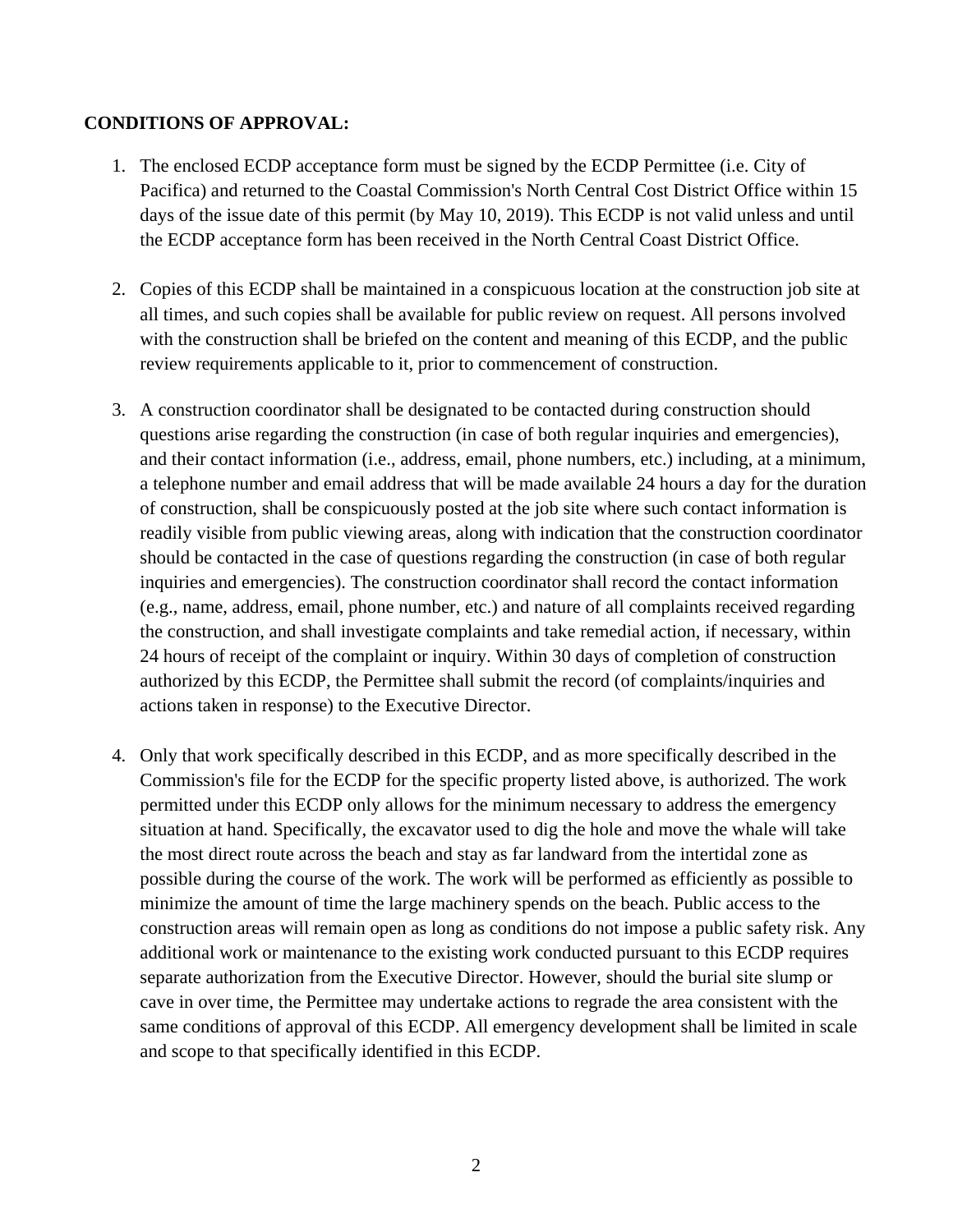- 5. All work shall take place in a time and manner to minimize any potential damages to coastal resources, including intertidal species, and to minimize impacts to the beach and public access. Construction materials, equipment and/or debris shall not be stored where it will or could potentially be subject to wave erosion and dispersion. Construction shall be conducted pursuant to rigorous best management practices designed to avoid coastal resource impacts, including at a minimum:
	- a. All construction areas shall be minimized in order to allow public recreational access along the beach and to protect coastal resources and public safety to the maximum extent feasible. Construction (including but not limited to construction activities, and materials and/ or equipment storage) is prohibited outside of the defined construction, staging, and storage areas.
	- b. The Permittee shall keep construction activities under surveillance, management, and control to minimize interference with, disturbance to, and damage to fish and wildlife. If any marine mammal is observed within 15 meters of the project site during construction, work shall stop immediately.
	- c. All work shall take place during daylight hours. Lighting of the beach or intertidal area is prohibited. The whale shall be moved during low tide conditions to minimize contact of machinery with coastal waters.
	- d. Construction work and equipment operations shall not be conducted seaward of the mean high water line unless tidal waters have receded from the authorized work areas.
	- e. Grading of intertidal areas is prohibited.
	- f. Any construction materials and equipment delivered to the beach area shall be delivered by rubber-tired construction vehicles. When transiting on the beach, all such vehicles shall remain as high on the upper beach as possible and avoid contact with ocean waters and intertidal areas.
	- g. Any construction materials and equipment placed on the beach during daylight construction hours shall be stored beyond the reach of tidal waters. All construction materials and equipment shall be removed in their entirety from the beach area by sunset each day that work occurs.
	- h. All construction activities that might result in discharge of materials, polluted runoff, or wastes to the beach or the adjacent marine environment are prohibited. Equipment washing, refueling, and/ or servicing shall not take place on the bluffs or beach. Any erosion and sediment controls used shall be in place prior to the commencement of construction as well as at the end of each work day.
	- i. The construction site shall maintain good construction site housekeeping controls and procedures (e.g., clean up all leaks, drips, and other spills immediately; keep equipment covered and out of the rain, including covering exposed piles of soil and wastes; dispose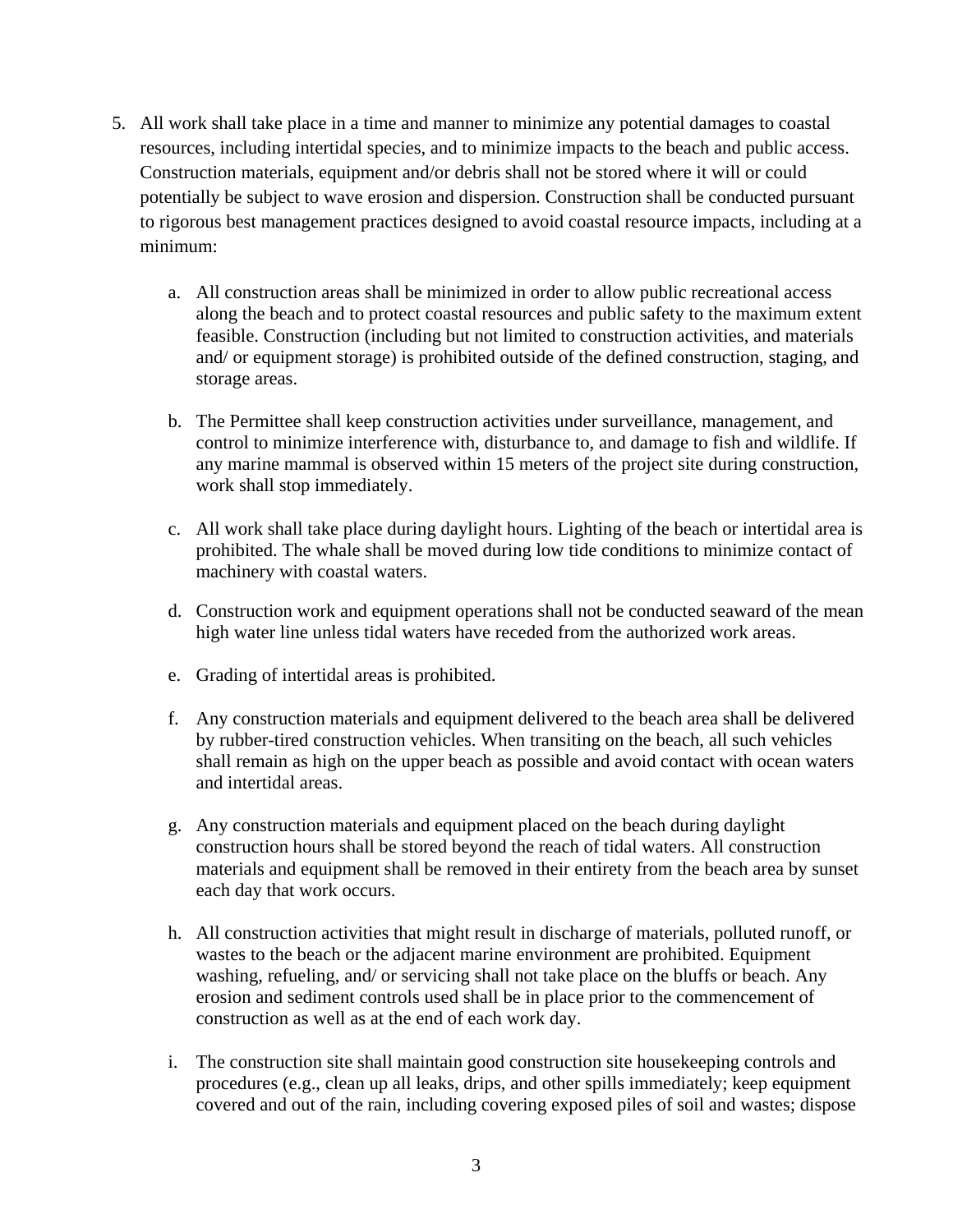of all wastes properly, place trash receptacles on site for that purpose, and cover open trash receptacles during wet weather; remove all construction debris from the beach; etc.).

- j. All accessways impacted by construction activities shall be restored to their preconstruction condition or better within three days of completion of construction. Any beach sand in the area that is impacted by construction shall be filtered as necessary to remove any construction debris.
- k. All contractors shall ensure that work crews are carefully briefed on the importance of observing the construction precautions given the sensitive work environment. Construction contracts shall contain appropriate penalty provisions sufficient to offset the cost of retrieval/cleanup of foreign materials not properly contained and/or remediation to ensure compliance with this ECDP otherwise.
- l. The Permittee shall notify planning staff of the Coastal Commission's North Central Coast District Office immediately upon completion of construction and required restoration activities. If planning staff should identify additional reasonable restoration measures, such measures shall be implemented immediately.
- 6. The work authorized by this ECDP must be completed within 30 days of the issue date of this ECDP (i.e., by May 25, 2019), and this ECDP shall become null and void at that time unless that expiration date is extended by the Executive Director for good cause.
- 7. In exercising this ECDP, the Permittee agrees to hold the California Coastal Commission harmless from any liabilities for damage to public or private properties or personal injury that may result from the project.
- 8. This ECDP shall not constitute a waiver of any public rights which may exist on the property. The Permittee shall not use this ECDP as evidence of a waiver of any public rights which may exist on the property.
- 9. This ECDP does not obviate the need to obtain necessary authorizations and/or permits from other agencies, including but not limited to the California Department of Fish & Wildlife, U.S. Fish & Wildlife, U.S. Army Corps of Engineers, and the California State Lands Commission.
- 10. This ECDP only authorizes the temporary emergency development identified herein, although the Executive Director may modify and/or extend the authorization to additional and closely related temporary emergency development for good cause provided that: such modification/ extension is also necessary to temporarily abate the identified emergency; such modification/extension is sited and designed in such a way as to protect coastal resources as much as possible, including through imposition of additional ECDP conditions if necessary; and such modification/extension is subject to all of the terms and conditions of this ECDP, including any additional ECDP conditions added by the Executive Director in modifying/extending the authorization.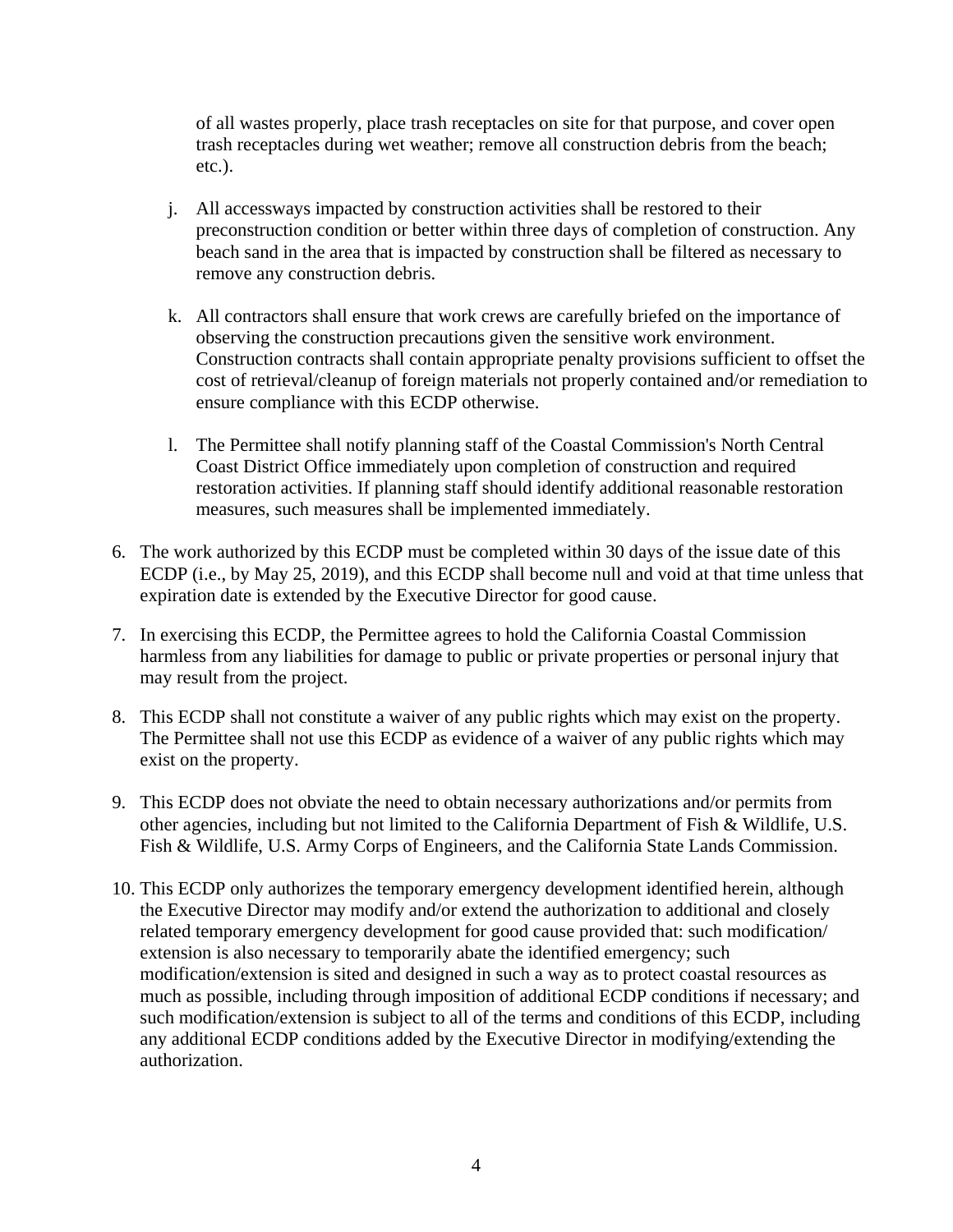- 11. Failure to comply with the conditions of this approval may result in enforcement action under the provisions of Chapter 9 of the Coastal Act.
- 12. The issuance of this ECDP does not constitute admission as to the legality of any development undertaken on the subject site without a CDP and shall be without prejudice to the California Coastal Commission's ability to pursue any remedy under Chapter 9 of the Coastal Act.

As noted above, the emergency development carried out under this ECDP is at the Permittee's risk and is considered to be temporary work done in an emergency situation to abate an emergency. If the Permittee wishes to expand the scope of work, a regular CDP must be obtained. A regular CDP is subject to all of the provisions of the California Coastal Act and may be conditioned or denied accordingly.

If you have any questions about the provisions of this ECDP, please contact the Commission's North Central Coast District Office at 45 Fremont Street, Suite 2000, San Francisco, CA 94105, (415) 904- 5260.